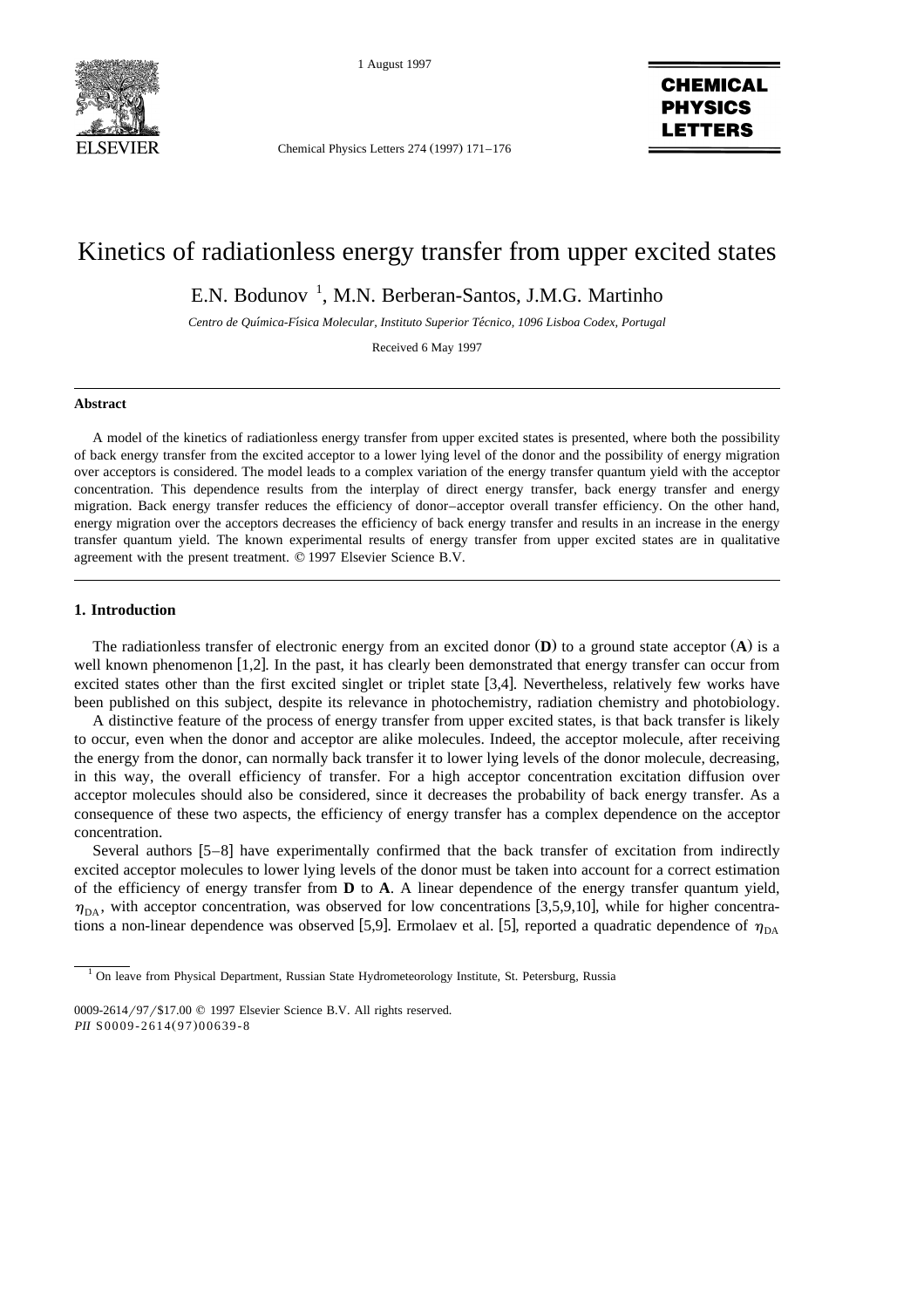with concentration in a limited acceptor concentration range, this being qualitatively explained by the competition between excitation migration over acceptors, direct and back energy transfer.

The aim of this Letter is to present a quantitative kinetic model that considers all the above described processes, in order to obtain the correct dependence of the energy transfer quantum yield on the acceptor concentration. Theoretical predictions are then compared with experimental data.

#### **2. Results and discussion**

A simplified scheme of the electronic levels of donor and acceptor molecules taking part in excitation transfer is shown in Fig. 1. Upon excitation, the upper electronic state **u** of the donor is populated. The excited donor can then relax to the lower excited state **l** with rate  $1/\tau_{\rm u}$  or transfer the energy to the nearest acceptor  $\mathbf{A}_1$ with rate  $w_d$ . The excited acceptor can decay to the ground state with rate  $1/\tau_A$ , transfer the energy to another acceptor  $\mathbf{A}_2$  with rate  $w_m$ , or back transfer the energy to the lower excited electronic state **l** of the donor with rate *w*<sub>b</sub>. The first acceptor  $\mathbf{A}_1$  can also be re-excited by back energy transfer from the acceptor  $\mathbf{A}_2$  with rate  $w_p$ .

We assume that excitation energy transfer occurs by the dipole–dipole coupling interaction mechanism. The energy transfer rate is well known after the work of Förster  $[11]$  and Dexter  $[12]$  for thermally equilibrated vibronic levels of the excited electronic state. However, as the lifetime of the donor in the upper excited state is small  $(\tau_{\rm g} < 10^{-11}$  s) energy transfer may occur from a non-equilibrium vibrational distribution of that state. Nevertheless, Kaplan and Jortner [3] have shown that FD theory still holds for the case of slow vibrational relaxation on the timescale of the lifetime of the excited state. In the following, we will assume that energy transfer always occurs in one of the above limiting cases, with rate constants

$$
w_{\rm d} = \frac{1}{\tau_{\rm u}} \left( \frac{R_{\rm d}}{r_{\rm DA}} \right)^6, \tag{1a}
$$

$$
w_{b} = \frac{1}{\tau_{A}} \left(\frac{R_{b}}{r_{DA}}\right)^{6},\tag{1b}
$$

$$
w_{\rm m} = \frac{1}{\tau_{\rm A}} \left( \frac{R_{\rm m}}{r_{\rm AA}} \right)^6, \tag{1c}
$$

where  $R_d$ ,  $R_h$  and  $R_m$  are the critical radii of energy transfer for the direct transfer, back transfer and migration processes, respectively (see Fig. 1), and  $r_{DA}$  and  $r_{AA}$  are the D–A and A–A distances. We now consider the steady-state kinetics of the process.



Fig. 1. Kinetic scheme for irreversible energy transfer from an upper excited state. The donor **D** is initially excited to state **u** and may either relax to a lower excited state **l** or transfer its excitation energy to a nearby acceptor  $A_1$ . This, in turn, may decay, transfer back to the donor **D**, or transfer to another acceptor **A** . Migration of excitation energy among acceptors may then occur. **<sup>2</sup>**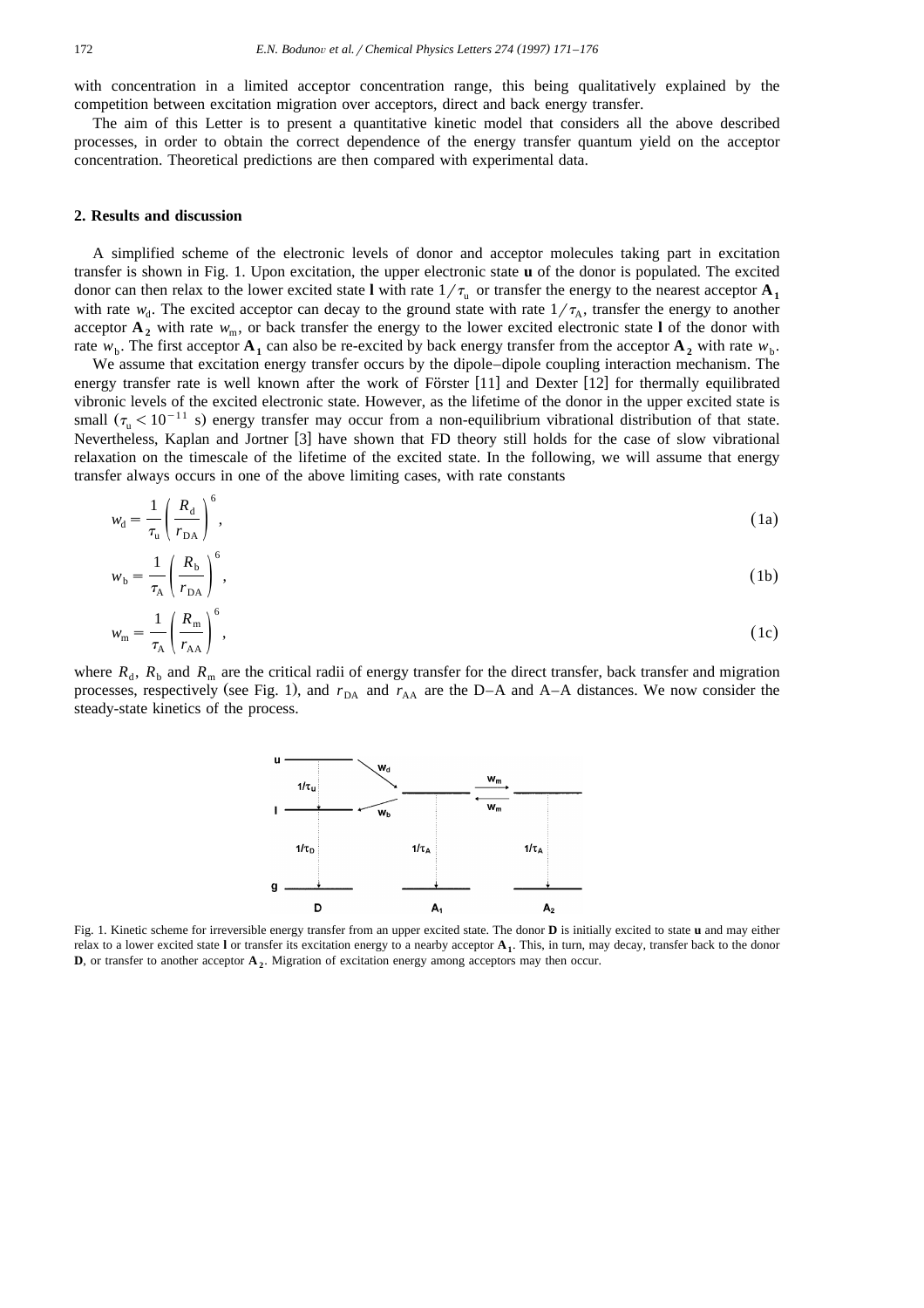The donor, after being excited into level **u**, relaxes to the lower excited state **l** with probability

$$
P_1 = \frac{1/\tau_{\rm u}}{1/\tau_{\rm u} + w_{\rm d}}\,,\tag{2}
$$

or transfers the energy to the nearest acceptor with probability

$$
P_{\rm d} = 1 - P_1 = \frac{w_{\rm d}}{1/\tau_{\rm u} + w_{\rm d}}\,. \tag{3}
$$

Back energy transfer to level **l** can occur with probability

$$
P_{\rm b} = \frac{w_{\rm b}}{1/\tau_{\rm ex} + w_{\rm b}}\,,\tag{4}
$$

where  $\tau_{\text{ex}}$  is the effective lifetime of the acceptor molecule  $\mathbf{A}_1$ . This lifetime is determined by both the internal relaxation processes of the acceptor (rate  $1/\tau_A$ ) and by excitation migration over the acceptors. It can be calculated once the Green function,  $G(t)$ , that describes the energy migration over the acceptors is known. Indeed,

$$
\tau_{\rm ex} = \frac{\int_0^t t (d/dt) G_d(t) dt}{\int_0^t (d/dt) G_d(t) dt} = \int_0^t G_d(t) dt = \tilde{G}_d(s)|_{s=0} = \tilde{G}_d(0), \qquad (5)
$$

 $G_d(t)$  being the diagonal part of the Green function for the migration process, since we are only interested in the first excited acceptor molecule. Note that  $\tau_{ex}$  is the Laplace transform of the Green function,  $\tilde{G}_d(s)$ , for  $s=0$ . By substitution of Eq.  $(5)$  in  $(4)$ , we obtain

$$
P_{b} = \frac{w_{d}\tilde{G}_{d}(0)}{1 + w_{b}\tilde{G}_{d}(0)}.
$$
\n(6)

The function  $\tilde{G}_d(0)$  can be calculated by the Gochanour, Anderson and Fayer (GAF) self-consistent diagrammatic method [13]. The GAF method gives [14]

$$
\tilde{G}_d(0) = \frac{\tau_A}{\left(a + \sqrt{\alpha a^2 + 1}\right)^2},\tag{7}
$$

where  $\alpha = 1$  in the two-body approximation and  $\alpha = 0.3882$  in the three-body approximation, and

$$
a = \frac{\pi}{4\sqrt{2}} \frac{4\pi}{3} n_{A} R_{m}^{3} , \qquad (8)
$$

 $n_A$  being the acceptor number density. Thus, the energy transfer quantum yield  $\eta_{DA}(r_{DA})$ , from the donor to the acceptor  $A_1$ , separated by a distance  $r_{DA}$ , is given by

$$
\eta_{DA}(r_{DA}) = P_d(1 - P_b). \tag{9}
$$

After substituting expressions  $(3)$ ,  $(4)$  and  $(7)$  into Eq.  $(9)$ , we get

$$
\eta_{DA}(r_{DA}) = \frac{\tau_{u} w_{d}}{1 + \tau_{u} w_{d}} \frac{1}{1 + w_{b} \tilde{G}_{d}(0)}.
$$
\n(10)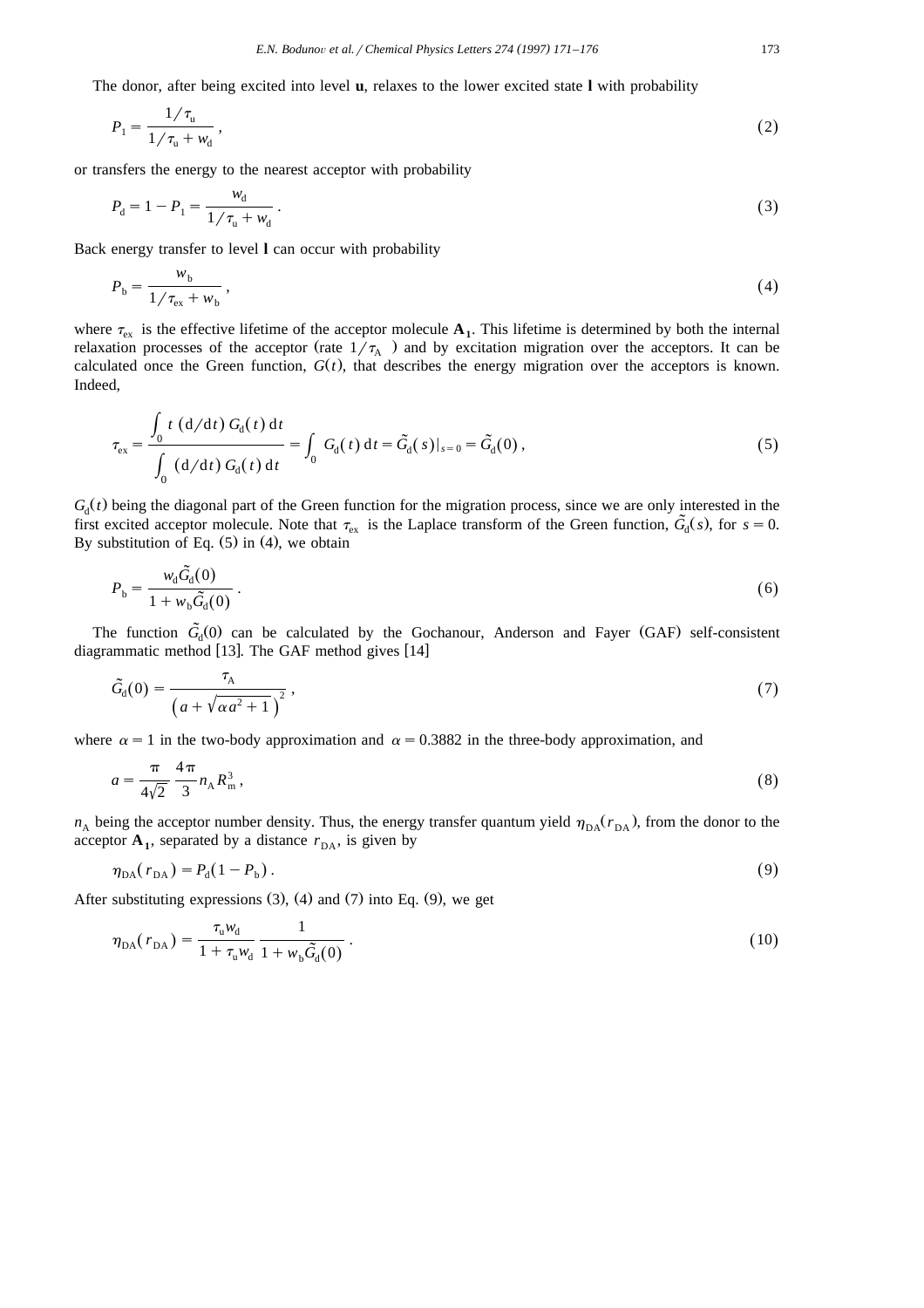This equation is derived for a fixed donor–acceptor separation,  $r_{DA}$ . In order to obtain the ensemble energy transfer quantum yield,  $\eta_{DA}$  ( $r_{DA}$ ) must be averaged over the donor–acceptor distances, weighted by the appropriate donor–acceptor separation distribution function. Considering the nearest-neighbour distribution function  $(15]$  and references therein)

$$
g(r_{\text{DA}}) = 4\pi r_{\text{DA}}^2 n_{\text{A}} \exp\left(-\frac{4\pi}{3} r_{\text{DA}}^3 n_{\text{A}}\right),\tag{11}
$$

we obtain for the energy transfer quantum yield:

$$
\eta_{DA} = \int_0^{\infty} dy \frac{c^2}{y^2 + c^2} e^{-y} \frac{y^2}{y^2 + z_b^2 c^2 / \left[ \left( \frac{\pi}{4\sqrt{2}} \right) c z_m^3 z_b^3 + \sqrt{\alpha \left( \left( \frac{\pi}{4\sqrt{2}} \right) c z_m^3 z_b^3 \right)^2 + 1} \right]^2},
$$
(12)

where

$$
y = \frac{4\pi}{3} r_{DA}^3 n_A,
$$
 (13)

$$
c = \frac{4\pi}{3} R_a^3 n_A \,,\tag{14}
$$

$$
z_{\rm b} = \frac{R_{\rm b}}{R_{\rm d}}\,,\tag{15}
$$

$$
z_{\rm m} = \frac{R_{\rm m}}{R_{\rm b}}\,. \tag{16}
$$

For low acceptor concentrations ( $c \ll 10^{-4}$ ), Eq. (12) leads to a linear variation of  $\eta_{DA}$  with the reduced concentration *c*,

$$
\eta_{\rm DA} = \frac{\pi}{2} c \frac{1}{1 + z_{\rm b}^3} \,,\tag{17}
$$

as experimentally observed in Refs. [3,9]. At high acceptor concentrations, the quantum yield departs from the linear dependence and, for  $c \gg 1$ , reaches a limiting value,

$$
\eta_{DA} = 1 - \int_0^{\frac{\pi}{2}} dy \, e^{-y} \frac{1}{1 + \beta z_m^6 y^2} \,, \tag{18}
$$

where

$$
\beta = \frac{\pi^2(\sqrt{\alpha} + 1)^2}{32} \tag{19}
$$

This kind of behaviour appears to correspond to the experimental results given in Refs.  $[3,9]$ .

We now give some results for the quantum yield of intermediate acceptor concentrations, numerically calculated using the general formula, Eq. 12.

As can be seen from Fig. 2, the energy transfer quantum yield increases initially with the acceptor reduced concentration c, then reaches a maximum, and decreases afterwards (curves B and D).

It is seen that the quantum yield globally decreases and the maximum shifts to lower concentrations when the back energy transfer rate parameter  $z<sub>b</sub>$  increases. On the other hand, the increase in the excitation migration over acceptors, as measured by  $z<sub>m</sub>$ , leads to a quantum yield increase and shifts the curve maximum to higher concentrations (note that for curves A and C maxima are not visible in the concentration range displayed). These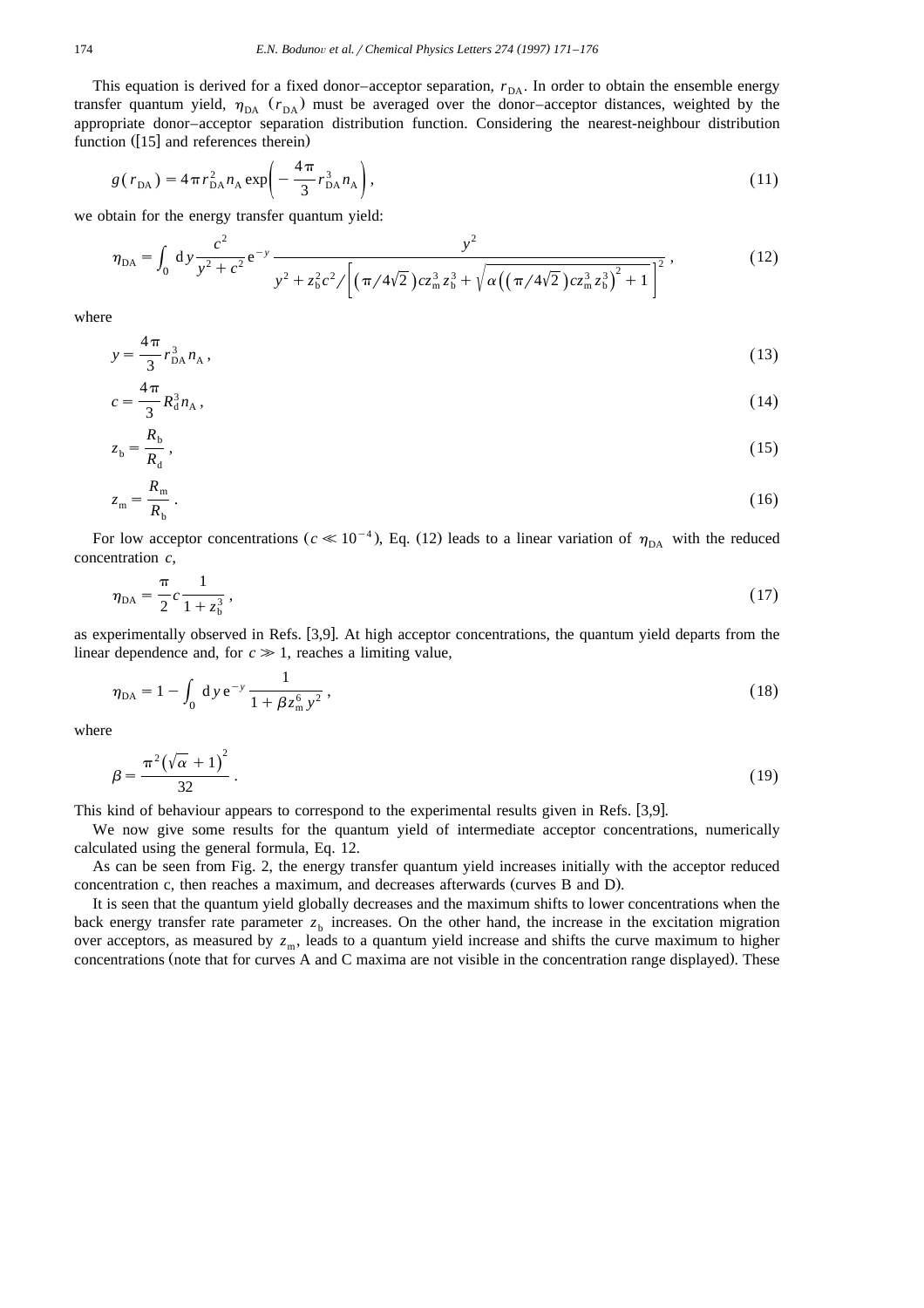

Fig. 2. Energy transfer quantum yield  $\eta_{DA}$  (Eq. 12) as a function of the acceptor reduced concentration *c*, for selected values of the reduced parameters  $z_b$  and  $z_m$  (Eqs. 15 and 16):  $z_b = 0.5$ ,  $z_m = 2$  (curves A),  $z_b = 0.5$ ,  $z_m = 1$  (curves B),  $z_b = 1$ ,  $z_m = 1$  (curves C), and  $z_b = 1$ ,  $z_m = 0.5$  (curves D). Dashed curves: 2-body GAF method; solid lines: 3-body GAF method. The limiting values of  $\eta_{DA}$  ( $c \rightarrow$  ) are (Eq. 18 in the 3-body approximation):  $0.83$  (case A),  $0.35$  (cases B and C), and  $0.02$  (case D).

results may explain experimental results where a decrease in energy transfer efficiency with acceptor concentration is observed.

The quadratic dependence of  $\eta_{DA}$  with *c* observed in Ref. [5], is also predicted in the framework of the developed theory, when the acceptor concentration is low,  $c \le 0.05$ , but above the linear dependence range, as shown in Fig. 3.



Fig. 3. Energy transfer quantum yield  $\eta_{DA}$  as a function of the acceptor reduced concentration *c* for  $z_b = 5$  and  $z_m = 1$ , calculated by the 3-body approximation of the GAF method. A quadratic dependence is apparent. The insert shows that for low concentrations the dependence is linear.